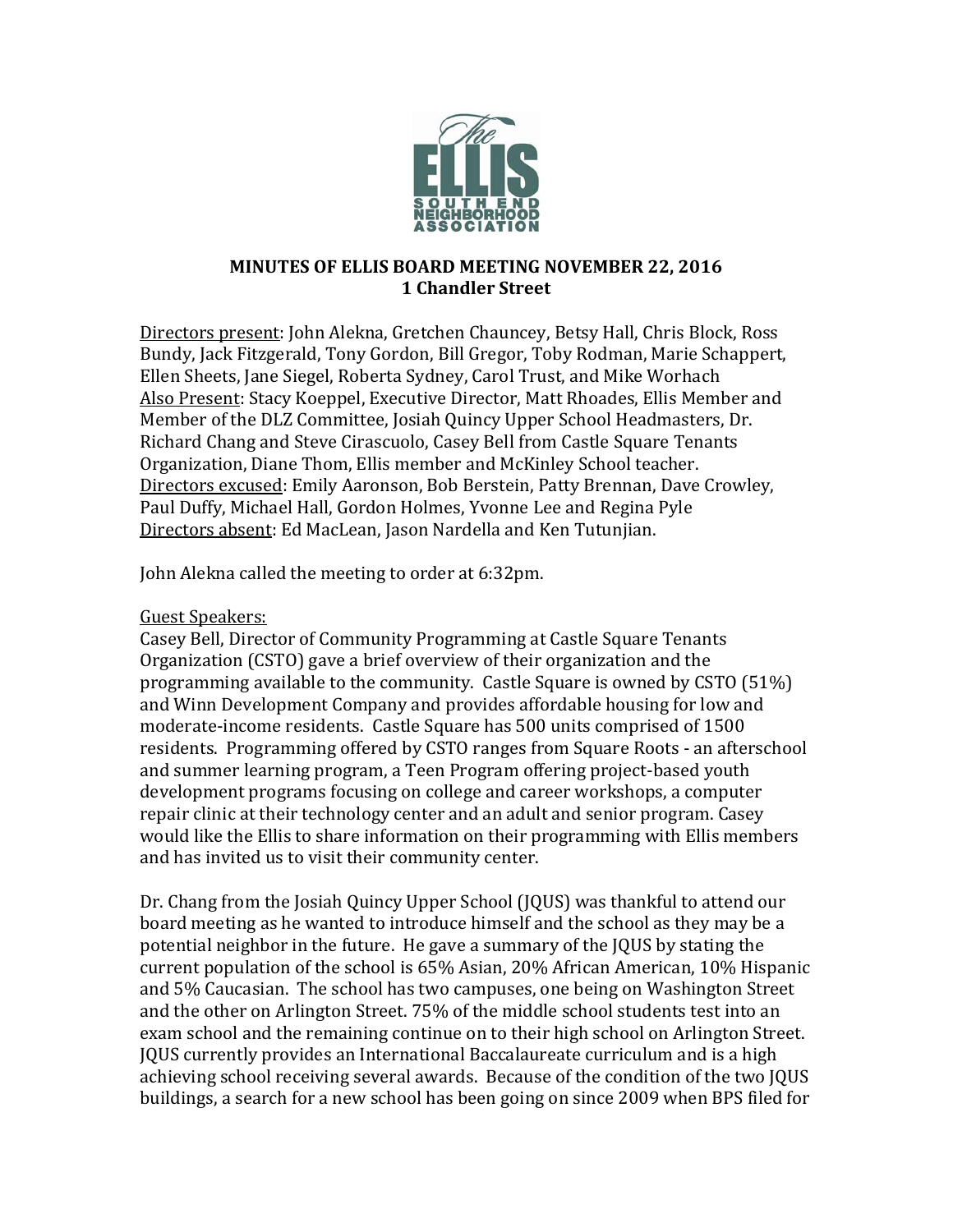funding with the MSBA. City Planners looked at numerous locations over the last few years and a design plan was submitted to the MSBA to build a new location at the current McKinley School site. Dr. Chang wanted to be clear that this plan will not move forward until the McKinley School finds a solution for their student population. Dr. Chang agreed that the communication has been a big problem and wanted to reassure us that it has to be a win-win for both the McKinley and JQUS.

September and October minutes were unanimously approved with one change to October, clarifying details for the Back Bay Station/South End Gateway report.

Chairman's report: John Alekna announced Bob Berstein was chairing the Nominating Committee and asked the board to think of prospects for the upcoming slate and would like to see a continual flow of new board members. Two positions are available on the EC – President and Vice President. John also made it clear that the NC operates independently of the board. Mike Worhach asked that the NC send out a list of skills needed for the board. John introduced the idea of adding a business liaison to the organization who would connect the Ellis to the business community. John also announced that Committee Chairs will be invited to attend the EC meetings on a rotating basis starting with Dave Crowley – Neighborhood Services.

Treasurer's report: Gretchen Chauncey announced no financial report was available.

## Executive Director's report

Stacy is currently working on neighborhood service projects including the coordination of the wreath hanging, welcome signs throughout the Ellis and fall clean up. She also will be finishing up the QuickBooks conversion. Stacy reminded the board that the tree lighting is December 3rd.

## Committee Reports

Scholarship: Marie announced the committee has finalized the committee's mission statement and would like to add it to the website. The SC asked if the scholarship fund could receive a portion of Ellis' annual fundraiser and would like to have a donation button on the website. John stated the EC will review these requests but it more likely would be part of the budget.

DLZ: John Alekna presented a written executive summary. John briefly discussed the following items:

• **40 Trinity Place**. Ken Girvin told me last week the developer has told the University Club (next door and sold their air rights to the developer in exchange for some major expansion renovations) that they need another 2 year extension as they aren't ready to build yet. This must be a financing issue since they have their permits and variances in hand.